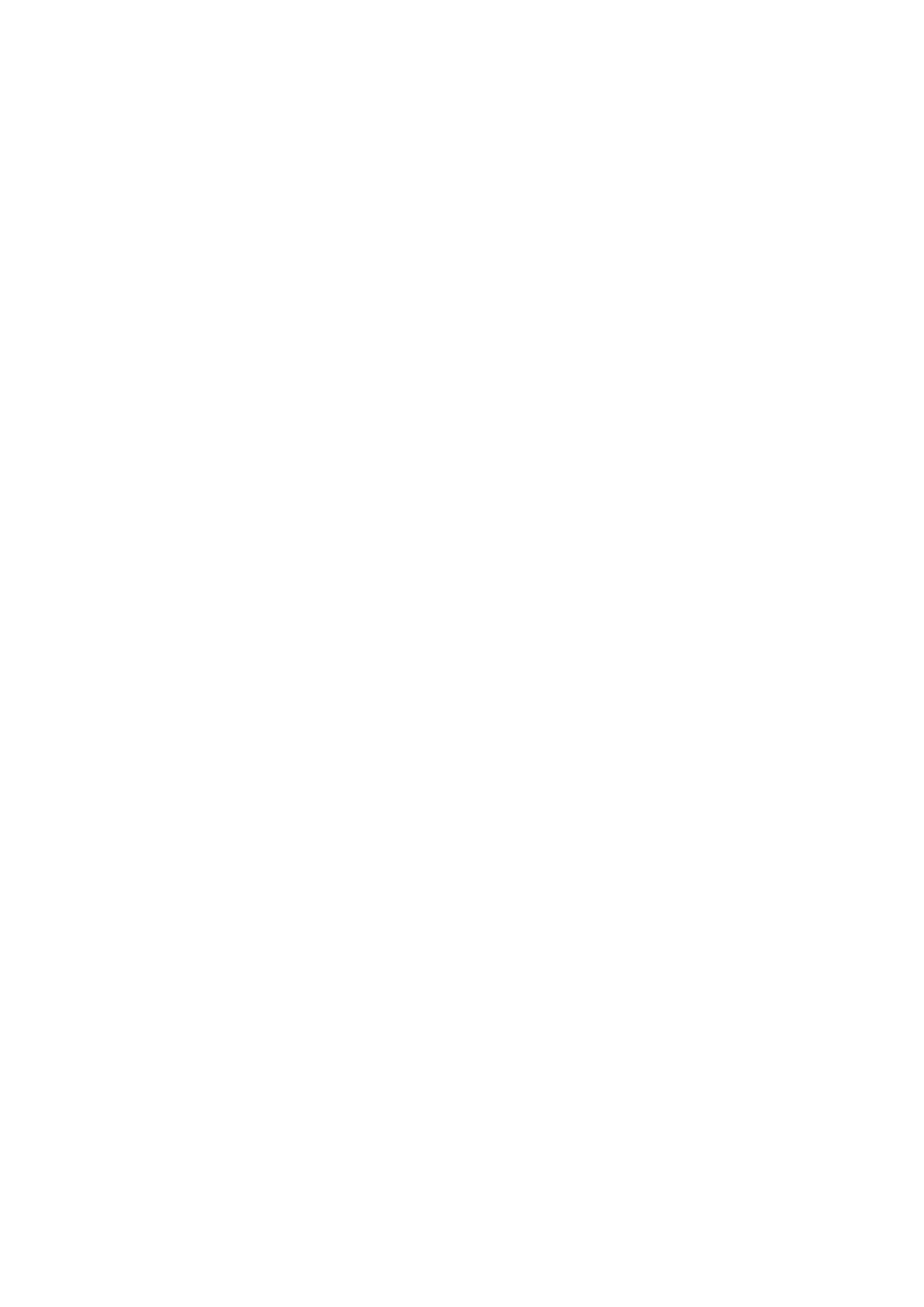## **ACAT 2017**

## **Monday, August 21, 2017**

## **Track 1: Computing Technology for Physics Research: Online and Trigger - Auditorium (2:00 PM - 4:00 PM)**

### **-Conveners: Niko Neufeld**

| time [id] title                                                                                                                                           | presenter             |
|-----------------------------------------------------------------------------------------------------------------------------------------------------------|-----------------------|
| 2:00 FM9] Leveraging the checkpoint-restart technique for optimizing CPU efficiency of<br><b>ATLAS</b> production applications on opportunistic platforms | TSULAIA, Vakho        |
| 2:20 FM66] Real-time heterogeneous stream processing with NaNet in the NA62<br>experiment.                                                                | PONTISSO, Luca        |
| 2:40 FM2] Multithreading in the ATLAS High-Level Trigger                                                                                                  | BARTON, Adam Edward   |
| 3:00 FM5] An Online system based (almost exclusively) on off-the-shelf hardware for a<br>trigger-free read-out of the LHCb experiment                     | COLOMBO, Tommaso      |
| 3:20 PM53] DAQExpert - An expert system to increase CMS data-taking efficiency                                                                            | GLADKI, Maciej Szymon |
| 3:40 PM The upgrade of the LHCb trigger for Run III                                                                                                       | MATEV, Rosen          |

## **Track 1: Computing Technology for Physics Research: Parallel Session - Auditorium (4:30 PM - 6:30 PM)**

#### **-Conveners: Stefan Roiser**

| time [id] title                                                                             | presenter                        |
|---------------------------------------------------------------------------------------------|----------------------------------|
| 4:30 FM86] A container model for resource provision at a WLCG Tier-2                        | ROY, Gareth Douglas              |
| $4:50$ FM1] Testing the limits of an LVS - GridFTP Cluster as a replacement for<br>Bestman  | FAJARDO HERNANDEZ, Edgar         |
| 5:10 FM22] Design and implementation of data cache and access system across<br>remote sites | CHENG, Yaodong<br>CHENG, Yaodong |
| 5:30 FM Data Transfer Node Resource Manager                                                 | <b>BALCAS, Justas</b>            |
| 5:50 FM42] Enabling High Availability Service with oVirt Virtualization and CephFS          | POAT, Michael                    |
| 6:10 PM05] Design and Execution of make-like Distributed Analyses                           | FISCHER, Robert                  |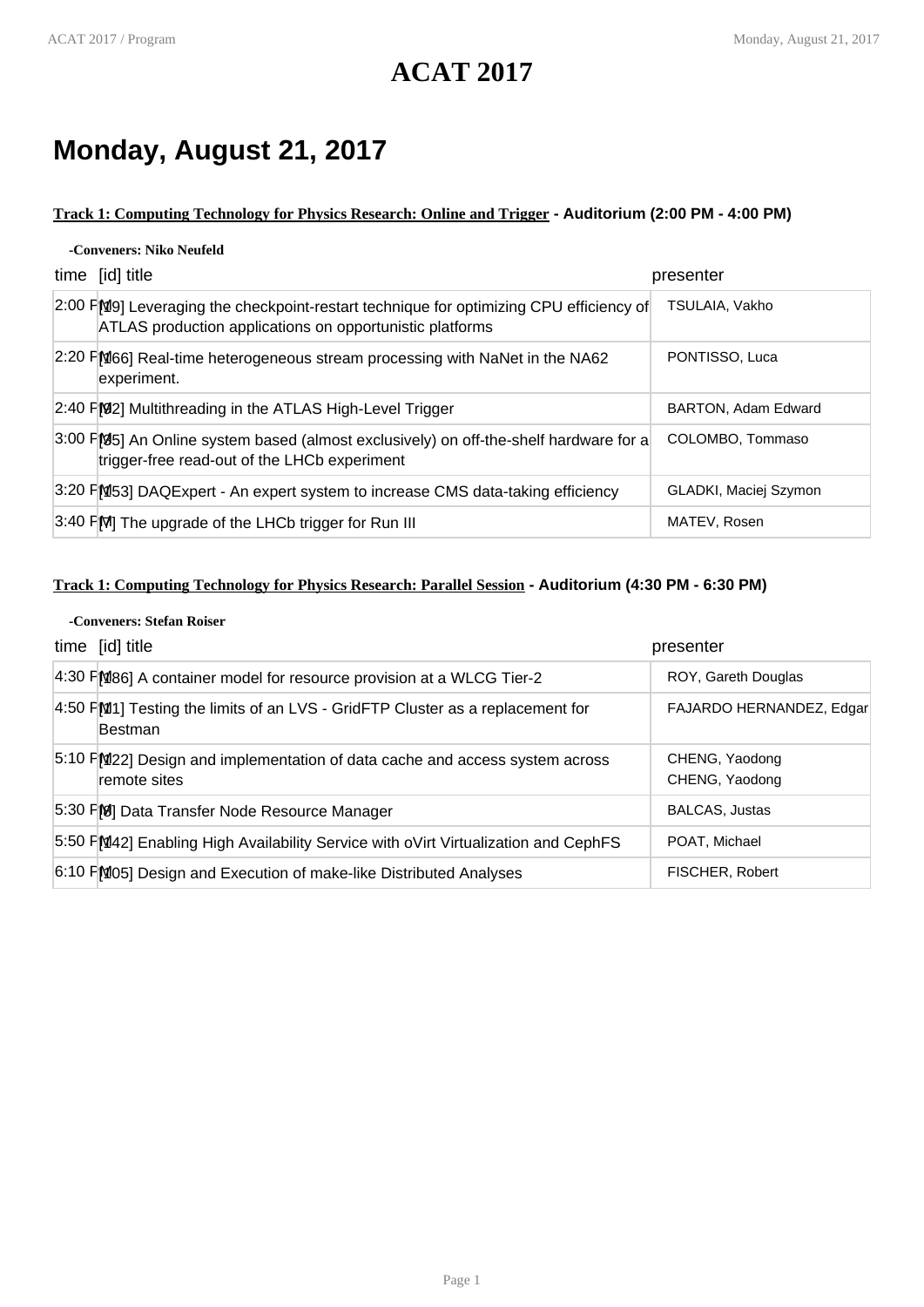## **Tuesday, August 22, 2017**

## **Track 1: Computing Technology for Physics Research: Online II & Software management - Auditorium (2:00 PM - 4:00 PM)**

### **-Conveners: Shih-Chieh Hsu**

| time [id] title                                                           | presenter              |
|---------------------------------------------------------------------------|------------------------|
| 2:00 FM1] Toward real-time data query systems in HEP                      | PIVARSKI, Jim          |
| 2:20 FM34] Belle II Conditions Database Overview                          | RITTER, Martin         |
| 2:40 FM24] Modernising ATLAS Software Build Infrastructure                | RITSCH, Elmar          |
| 3:00 FM9] The LHCb Software and Computing Upgrade towards LHC Run 3       | ROISER, Stefan         |
| 3:20 F [97] Continuous software quality analysis for the ATLAS experiment | WASHBROOK, Andrew John |
| 3:40 FM6] Exploiting Apache Spark platform for CMS computing analytics    | MEONI, Marco           |

## **Track 1: Computing Technology for Physics Research: Heterogeneous resources - Auditorium (4:45 PM - 6:45 PM)**

| -Conveners: Maria Girone |                                                                                      |                                                                                          |
|--------------------------|--------------------------------------------------------------------------------------|------------------------------------------------------------------------------------------|
|                          | time [id] title                                                                      | presenter                                                                                |
|                          | 4:45 FM38] FELIX: the new detector readout system for the ATLAS experiment           | <b>BAUER, Kevin Thomas</b>                                                               |
|                          | 5:05 FM09] Supercomputers, Clouds and Grids powered by BigPanDA for Brain<br>studies | <b>BECHE, Alexandre</b>                                                                  |
|                          | 5:25 FM15] The management of heterogeneous resources in Belle II                     | Dr SCHRAM, Malachi<br>SCHRAM, Malachi<br>SCHRAM, Malachi                                 |
|                          | 5:45 FM10] Virtualization of the PNNL High Energy Physics Computing Infrastructure   | FOX, Kevin                                                                               |
|                          | 6:05 PM27] Round-Table: Using heterogeneous resources for HEP computing              | LO, Daniel<br>LANGE, David<br>ROY, Gareth<br>FISK, lan<br>HAMMOND, Jeff<br>Dr GIBBS, Tom |